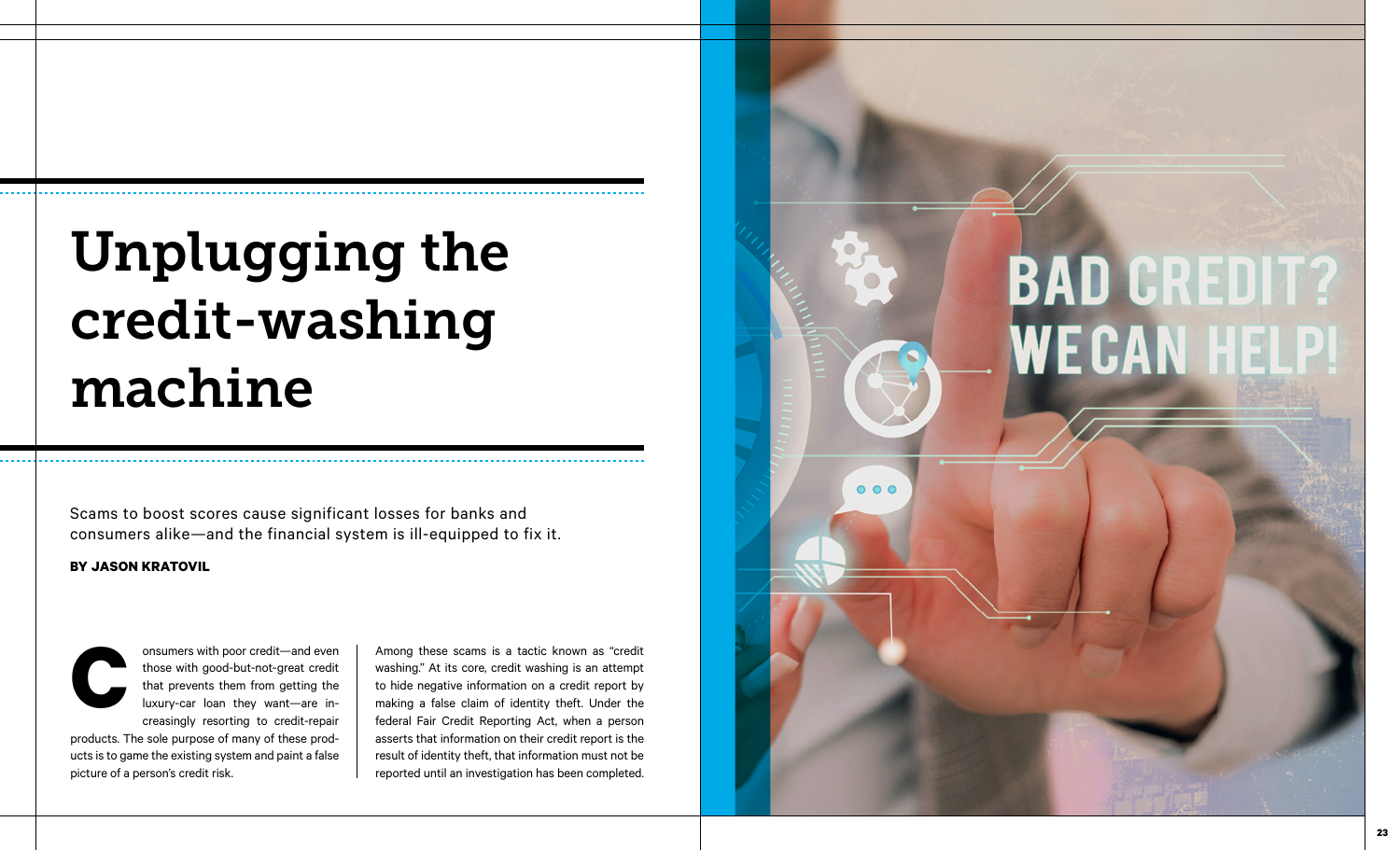

When the disputed information—usually a negative trade line—is blocked, the person's credit score tends to go up, effectively "washing" their credit history of the unfavorable information.

The dispute process under the FCRA is intended to help legitimate victims struggling through the nightmare of identity theft. However, after the Federal Trade Commission—which oversees the Identity Theft Report form that is integral to the dispute process—removed the requirement for a police report, it opened the floodgates to credit washers. While intended to make the process easier for victims, this change had the unintended consequence of cutting government red tape for fraudsters.

For financial institutions, the challenges are significant. Fundamentally, credit washing distorts a lender's ability to accurately price risk, which makes it very likely that banks will book loans and extend credit to people they otherwise would have turned down. Our data at SentiLink suggests that people who have washed their credit to get a loan are significantly less likely to meet their obligations, leading to higher charge-offs.

In addition, the burden on financial institutions to investigate and resolve every dispute or ID theft claim is significant. Some lenders experience thousands of claims each month, with the vast majority more than 90%—found to be frivolous. Financial institutions of all sizes are forced to dedicate tre-





mendous resources to managing the flood of bogus disputes and credit-washing attempts.

And adding further to the already difficult situation, midsize and larger financial institutions tend to keep dispute resolution teams (which are compliancefocused) structurally separate from fraud teams. This organizational approach was not a big problem prior to the FTC's decision to no longer require



police reports—at that point, the volume of disputes was manageable—but it is now an impediment to any bank interested in connecting dots, spotting patterns and curbing credit-washing losses.

As a result, the financial industry is not well equipped to deal with such scams. For starters, any financial institution can only see what happens on claims of identity theft where it is named on an identity theft report. Put another way, when a bank receives a claim of identity theft from a given consumer, the bank's visibility is limited to only those instances where that consumer has disputed other accounts on the same identity theft report. If, during the prior week, the same consumer successfully disputed trade lines at other institutions, the bank would not have that knowledge. This creates blind spots that make credit washing much easier to commit.

These blind spots are a direct result of a disputereporting process designed to check FCRA